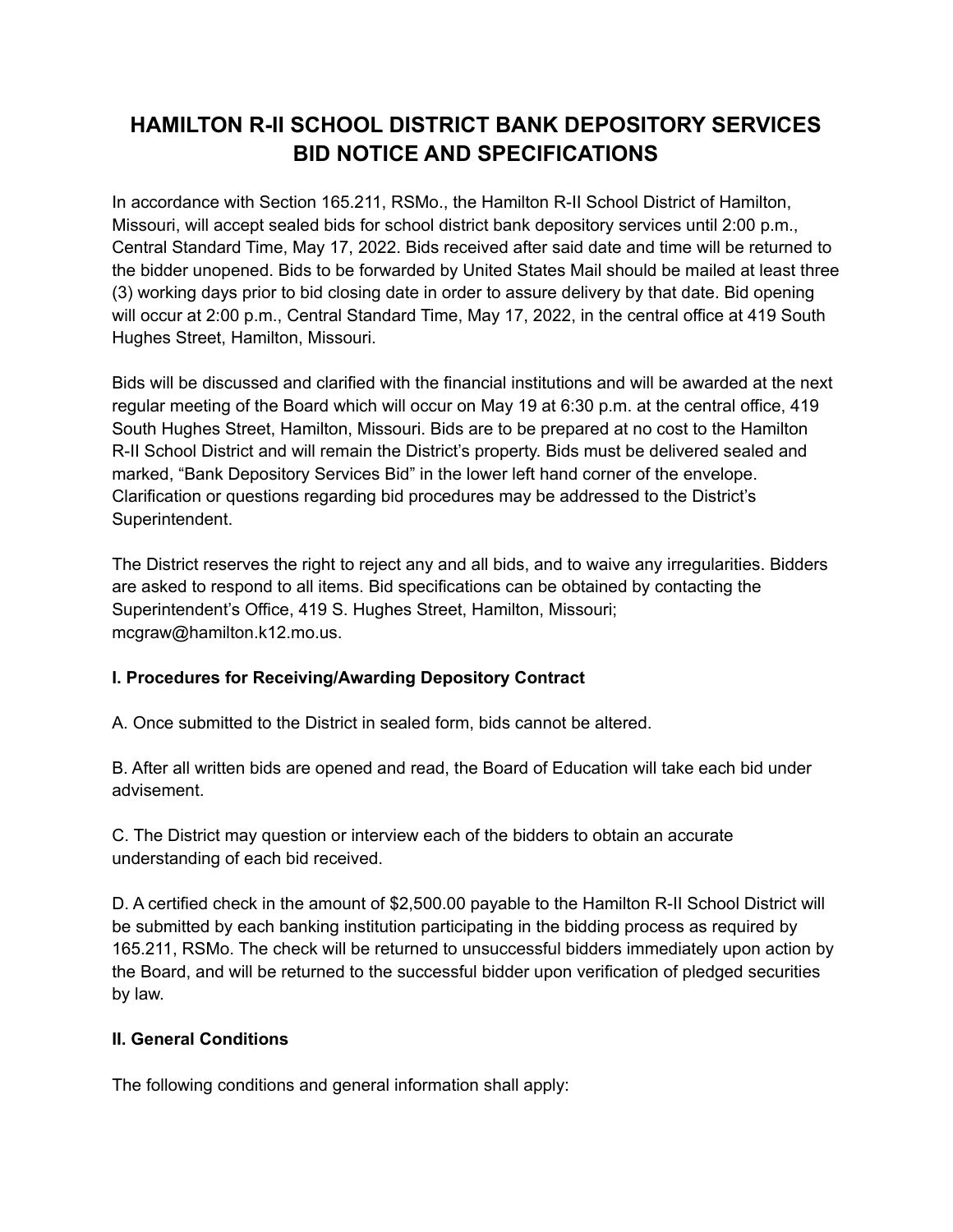- A. The minimum length of the depository agreement being bid shall be for one (1) year, with an option exercisable by the District to renew at the same terms for up to four (4) additional years.
- B. Provide interest bearing, full service checking accounts, with monthly bank statements. Interest earned to be paid monthly.
- C. All image and paper transactions are to be returned via paper statement format and electronically. The method of delivery can be delivered by the bank to the District via mail or in person. The type of account described above to be provided for two (2) accounts:
	- General Account
	- Debt Service Account
- D. The rate of interest to be paid on each of the above accounts (collected funds) is to be determined by bid, as basis points above, or below, the weekly discount auction rate for 13 week Treasury Bills. If the Bank is proposing to use a different basis for establishing the rate of interest, please describe that basis and include a five year history of that rate compared to the 13 week Treasury Bill.
- E. Responsibilities of the depository (at no cost), aside from normal banking procedures, include:
	- Serve as a depository for federal withholding deposits.
	- Render a statement by the fifth working day of each month.
	- Furnish deposit slips.
	- Furnish night depository bags and accept overnight deposits.
	- Furnish necessary coin (silver) bags and accept deposits in bulk.
	- Furnish cashier's checks.
	- Allow stop payment orders.
	- $\circ$  Furnish one (1) large safe deposit box.
	- Permit and facilitate wire transfers of certain state and federal funds coming into the district.
	- Provide a licensed notary to aid the district.
	- Provide on-line balance reporting.
	- Provide direct deposit of payroll and accounts payable.
- F. Bank depository to secure all funds on deposit, as required by Missouri Law under Sections 110.020, 110.010 and 30.270, Revised Statutes of Missouri.

# **Basis of award:**

- Rate of interest bid on the daily investment (checking) accounts
- Net annual cost of fees charged
- Local support for internet services provided on District accounts
- Number of facilities, and locations, available for providing services to District (please provide a list/map of all locations that will accept deposits and cash checks)
- Cost to move from current depository
- The average daily balance allowed to be in interest bearing accounts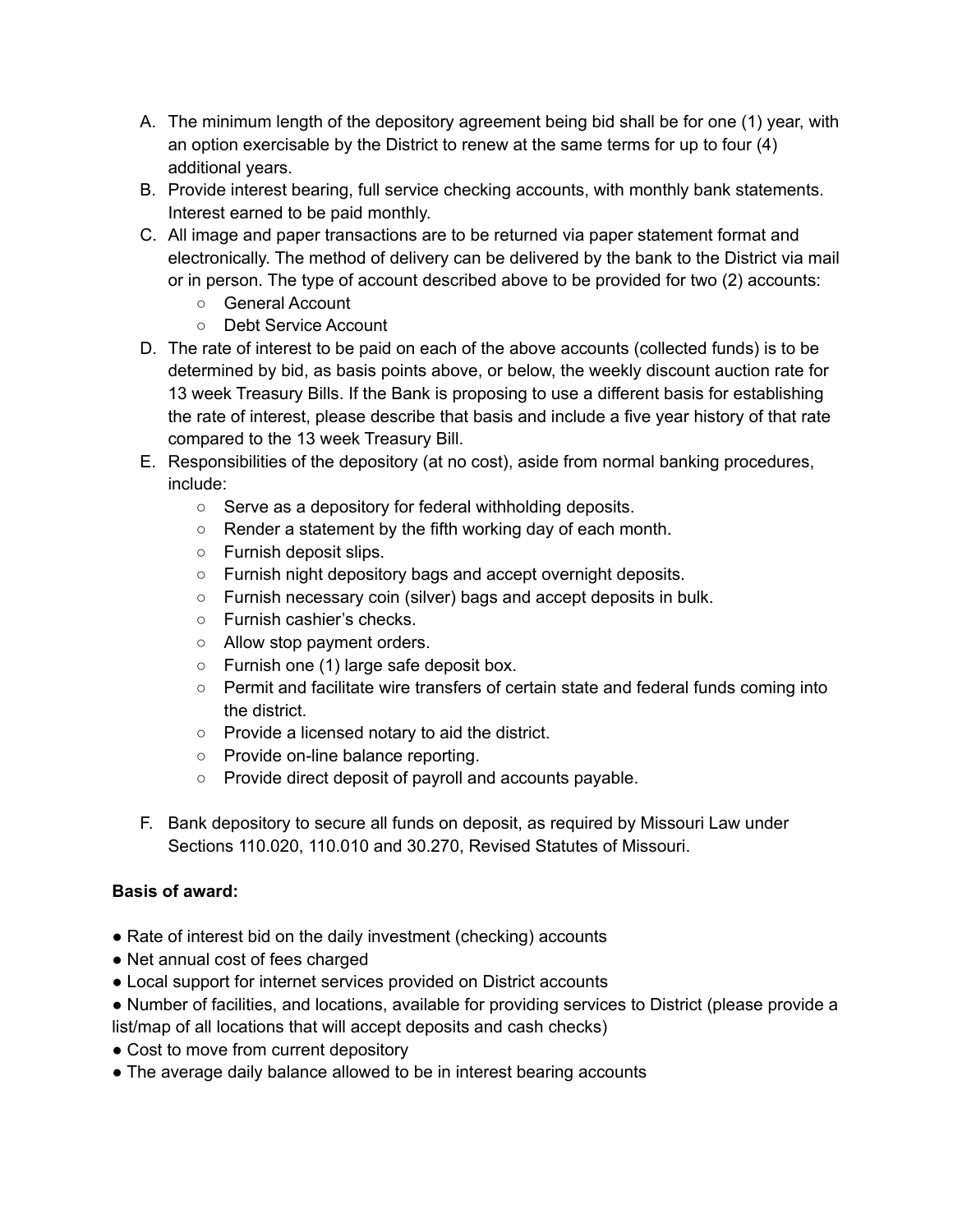● The limit of additional non-interest bearing deposits allowed to be carried as needed and guidelines related to securing those additional funds temporarily.

The Board of Education reserves the right to reject any or all bids, and to waive any irregularities therein.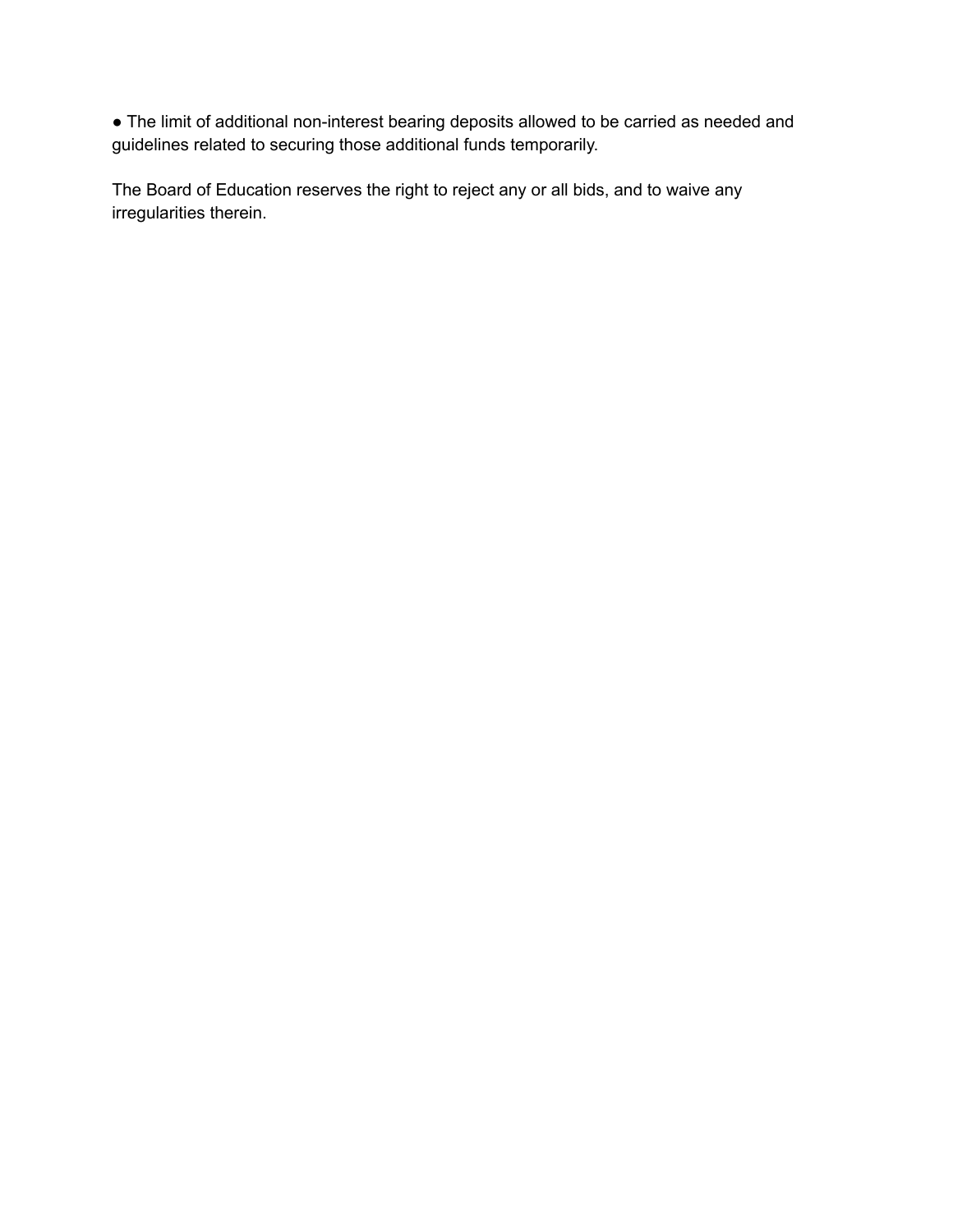# **HAMILTON R-II SCHOOL DISTRICT DEPOSITORY SERVICES GENERAL INFORMATION**

The Hamilton R-II School District maintains one checking account (General Account – interest bearing) for most of the accounting funds of the District. The accounting funds General (incidental), Teachers, Capital Projects, and Student Activities are separated on the District's books and reconciled to the bank records monthly. The District maintains a separate checking account (interest bearing) for debt service. This account contains funds used to fund bond payments and lease payments.

Funds, not needed for immediate needs, are invested in government securities (orders placed with the depository and fees paid per the schedule provided previously in the bid specifications), commercial paper or certificates of deposit with local financial institutions, determined by bid, per transaction, or in the Missouri Securities Investment Program (MOSIP). If the interest rate paid by the bank is above the rate available for either government securities or certificates of deposit, funds will remain in the bank accounts, up to the agreed limits for collateralization.

Information is provided below regarding the receipts and disbursements of the Hamilton R-II School District.

#### **Receipts:**

The District's annual budget is in excess of \$9 million.

The District receives a significant portion of its revenues from two (2) sources, the State Foundation Formula and local property taxes.

**State Foundation Program** is received on, or about, the 20th of each month by ACH. This amount is estimated to be \$241,000 per month for the 2021-2022 school year.

**Local Taxes Distribution** is made by the County Collector once a month, on or about the 10th of each month. Approximately 75% of the total amount of local taxes is received December through January. For 2021-2022 local taxes are estimated to be \$3,400,000.

**Other Receipts:** Tuition payments = \$144,200, Federal Programs = \$690,000, Student Activities =  $$133,00$ , Transportation =  $$44,000$ 

#### **Disbursements:**

**Payroll:** Payroll expense is the single largest item budgeted by the District. The District has one payroll each month. The schedule, number of deposits in the file and the amount estimated per payroll, for the 2021-2022 school year is shown below.

Once per month on the 20th 130 \$278,000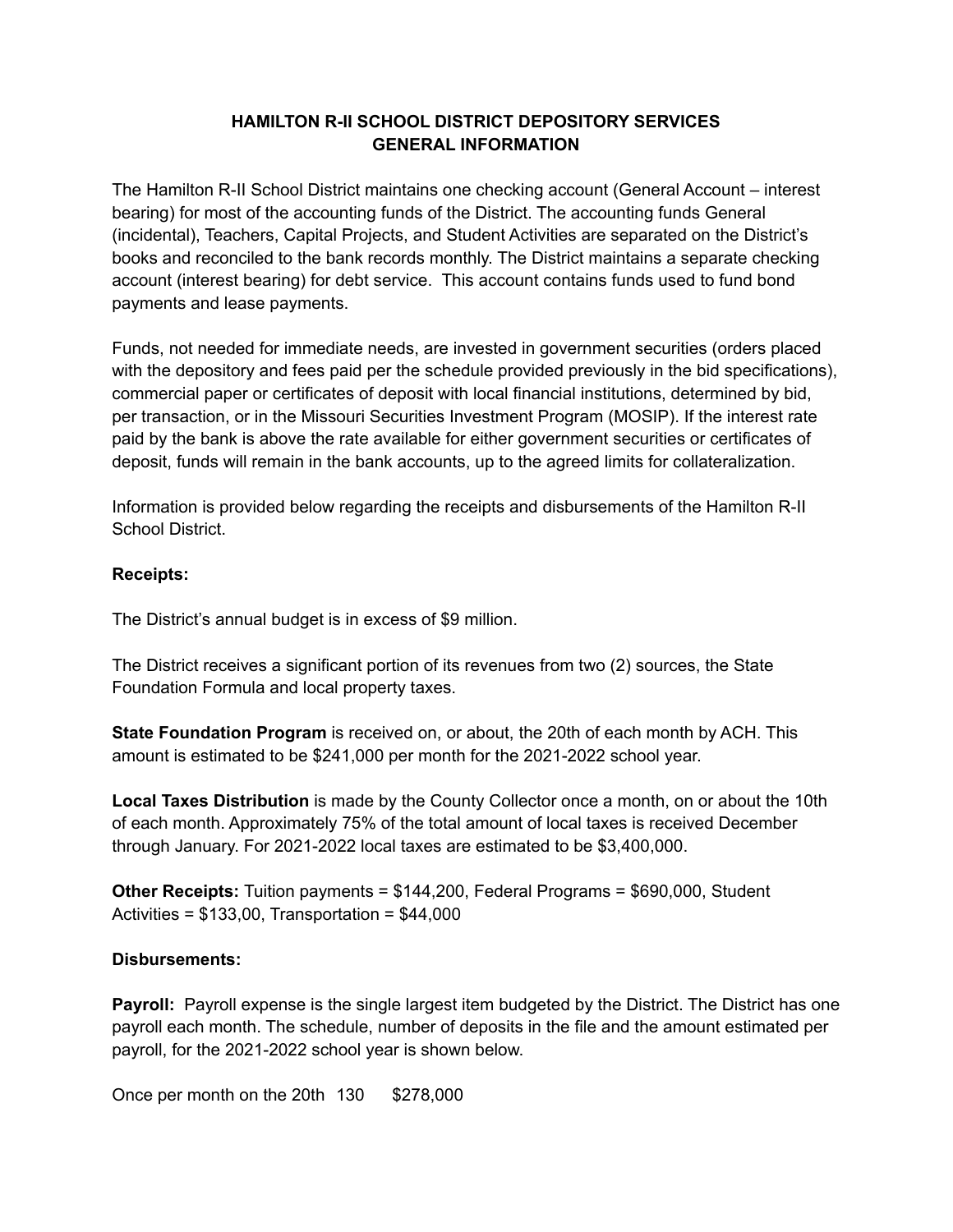(Additional payroll files could be necessary primarily in the summertime.)

Accounts Payable: The District has one accounts payable file per month.

Once per month on the 20th 10 \$20,000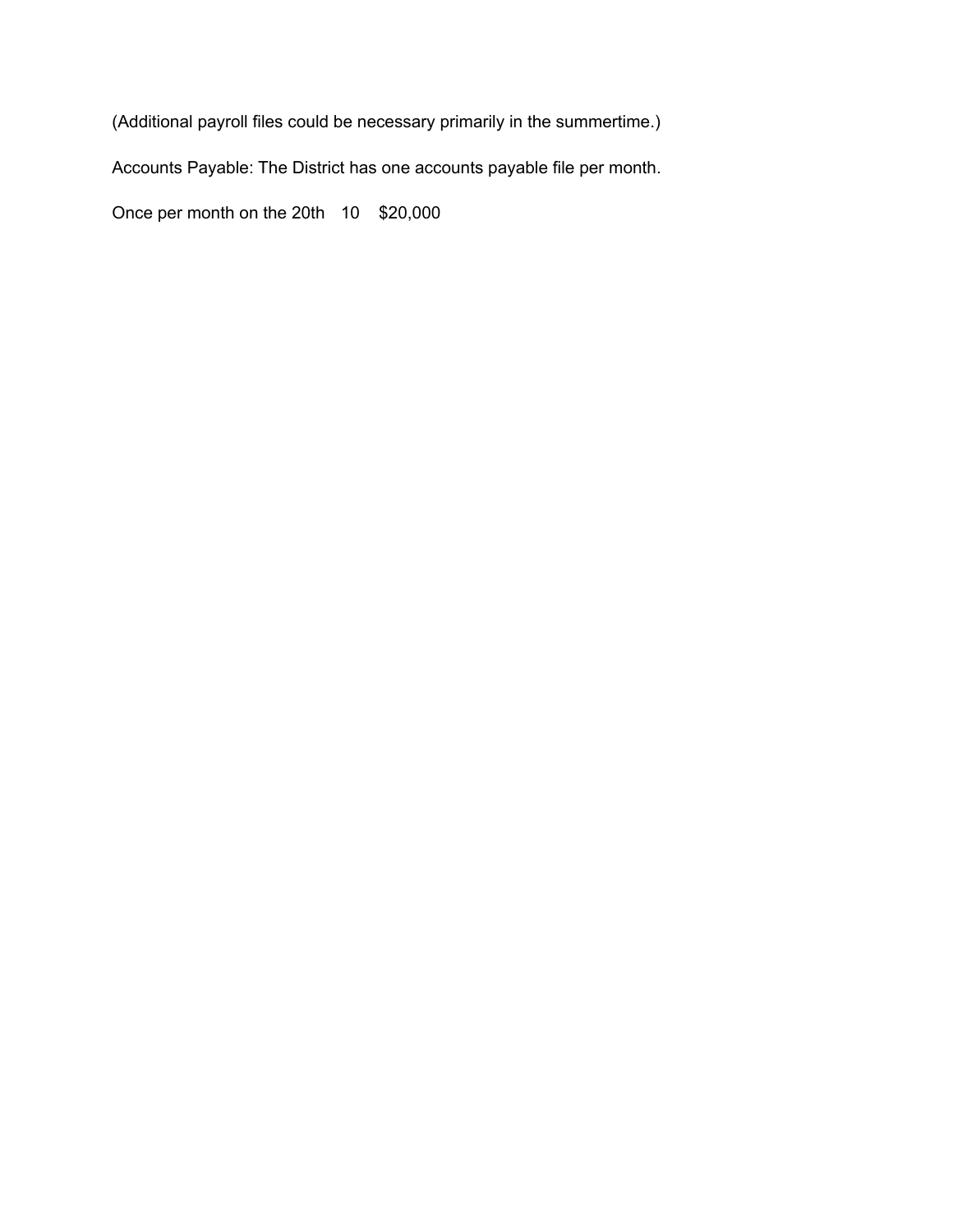# **DEPOSITORY OF FUNDS**

# *(Depository Bid Sheet for Current School Year)*

| <b>Security of Funds</b>                                              |                                                                               |                 |  |  |  |  |
|-----------------------------------------------------------------------|-------------------------------------------------------------------------------|-----------------|--|--|--|--|
|                                                                       | What type and amount of securities will the depository provide as collateral? |                 |  |  |  |  |
|                                                                       |                                                                               |                 |  |  |  |  |
|                                                                       |                                                                               |                 |  |  |  |  |
|                                                                       |                                                                               |                 |  |  |  |  |
|                                                                       |                                                                               |                 |  |  |  |  |
|                                                                       |                                                                               |                 |  |  |  |  |
|                                                                       |                                                                               |                 |  |  |  |  |
| <u> 1980 - Johann Stoff, fransk politiker (</u>                       |                                                                               |                 |  |  |  |  |
|                                                                       |                                                                               |                 |  |  |  |  |
|                                                                       |                                                                               |                 |  |  |  |  |
|                                                                       |                                                                               |                 |  |  |  |  |
|                                                                       |                                                                               |                 |  |  |  |  |
|                                                                       |                                                                               |                 |  |  |  |  |
|                                                                       |                                                                               | <b>Accounts</b> |  |  |  |  |
| Rates should be designated as a percentage of the federal funds rate. |                                                                               |                 |  |  |  |  |
|                                                                       |                                                                               |                 |  |  |  |  |
| Interest Rate Compounded Annual                                       |                                                                               |                 |  |  |  |  |
|                                                                       |                                                                               |                 |  |  |  |  |
| (How Determined)                                                      | (How Often)                                                                   | (See Example A) |  |  |  |  |
|                                                                       |                                                                               |                 |  |  |  |  |
| 1. Interest Bearing Checking                                          |                                                                               |                 |  |  |  |  |

\_\_\_\_\_\_\_\_\_\_\_\_\_ \_\_\_\_\_\_\_\_\_\_\_\_\_ \_\_\_\_\_\_\_\_\_\_\_\_\_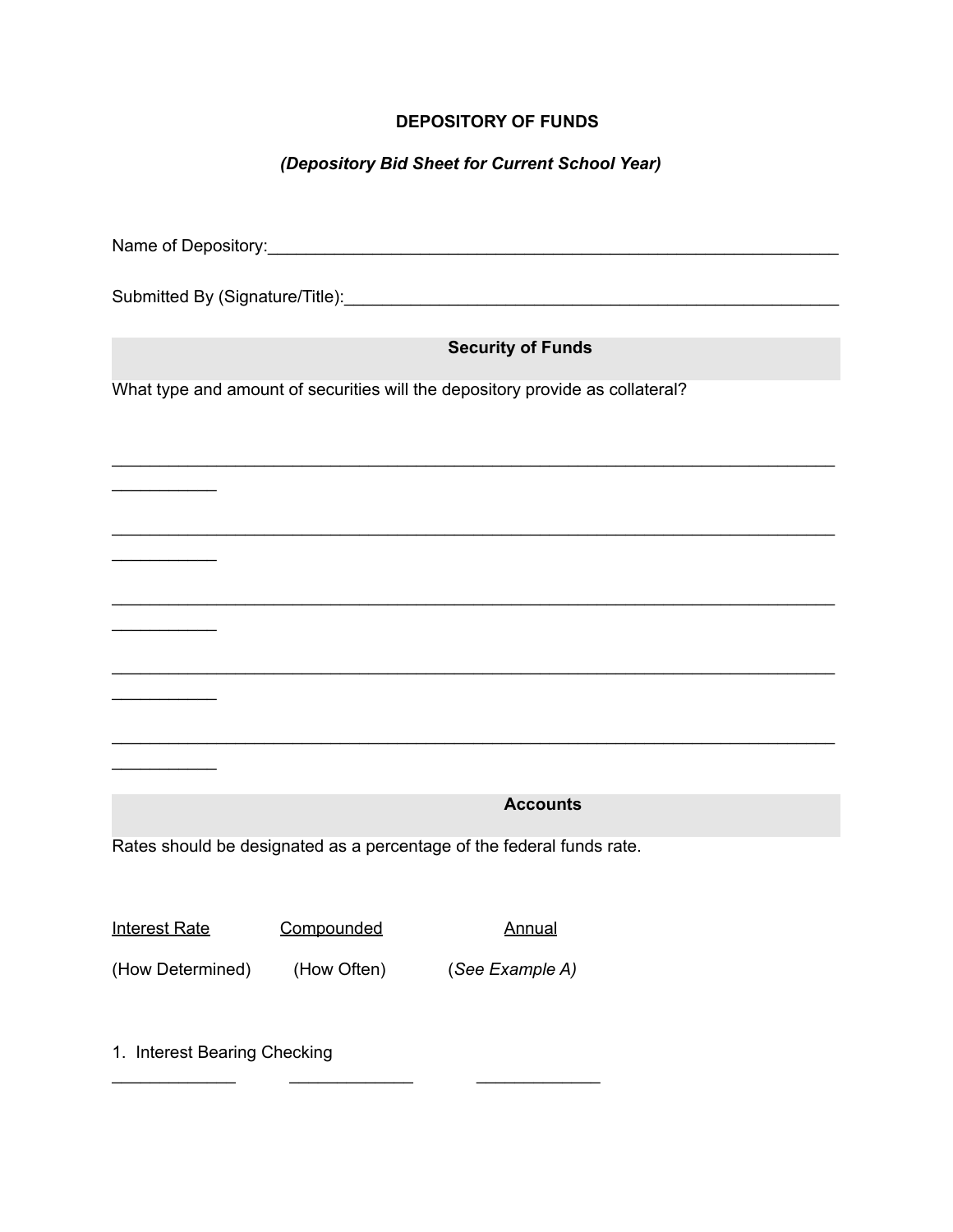|  |  | 2. Investment Savings/Funds Management |  |
|--|--|----------------------------------------|--|
|--|--|----------------------------------------|--|

3. Repo Sweep Account

#### **Short-Term Loans**

Rate should be designated as a percentage of New York prime rate.

 $\overline{\phantom{a}}$  ,  $\overline{\phantom{a}}$  ,  $\overline{\phantom{a}}$  ,  $\overline{\phantom{a}}$  ,  $\overline{\phantom{a}}$  ,  $\overline{\phantom{a}}$  ,  $\overline{\phantom{a}}$  ,  $\overline{\phantom{a}}$  ,  $\overline{\phantom{a}}$  ,  $\overline{\phantom{a}}$  ,  $\overline{\phantom{a}}$  ,  $\overline{\phantom{a}}$  ,  $\overline{\phantom{a}}$  ,  $\overline{\phantom{a}}$  ,  $\overline{\phantom{a}}$  ,  $\overline{\phantom{a}}$ 

\_\_\_\_\_\_\_\_\_\_\_\_\_ \_\_\_\_\_\_\_\_\_\_\_\_\_ \_\_\_\_\_\_\_\_\_\_\_\_\_

Rate charged to district:

Annual Cost to District: \_\_\_\_\_\_\_\_\_\_\_\_\_\_\_\_\_\_\_\_\_\_\_\_\_\_\_\_\_\_\_\_\_\_\_\_\_\_\_\_\_\_\_ *(See Example B)*

\_\_\_\_\_\_\_\_\_\_\_\_\_\_\_\_\_\_\_\_\_\_\_\_\_\_\_\_\_\_\_\_\_\_\_\_\_\_\_\_\_\_\_\_\_\_\_\_\_\_\_\_\_\_\_\_\_\_\_\_\_\_\_\_

**Services**

Will depository agree to provide the following services to the district?

| <b>Transaction/Service</b>   | Charge | Per Month or Item or<br><b>Transaction</b> |
|------------------------------|--------|--------------------------------------------|
| Deposits                     |        |                                            |
| Deposited Items              |        |                                            |
| <b>Credit Ledger Entries</b> |        |                                            |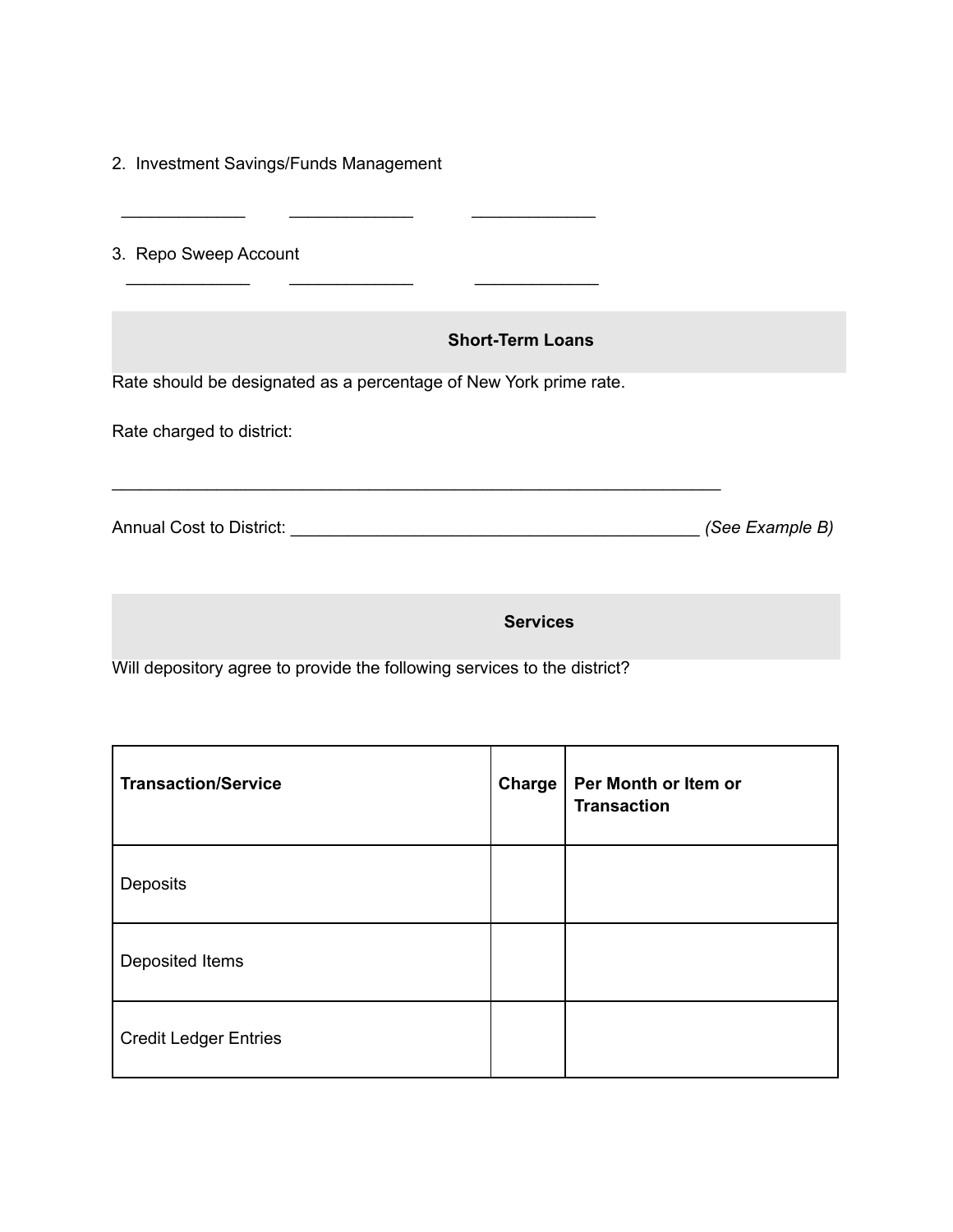| <b>Checks Paid</b>                                 |  |
|----------------------------------------------------|--|
| Deposit Item Chargeback                            |  |
| <b>Debit Ledger Entries</b>                        |  |
| <b>ACH File</b>                                    |  |
| <b>ACH Transactions</b>                            |  |
| <b>ACH Returns</b>                                 |  |
| <b>Account Maintenance</b>                         |  |
| Check / Deposit Reconciliation File                |  |
| (Central account and Employee Benefits<br>account) |  |
| <b>Telephone Transfers</b>                         |  |
| <b>Account Analysis</b>                            |  |
| After Hours Deposit Access                         |  |
| Deposit Processing and Change Orders*              |  |
| Image Replacement Fee                              |  |